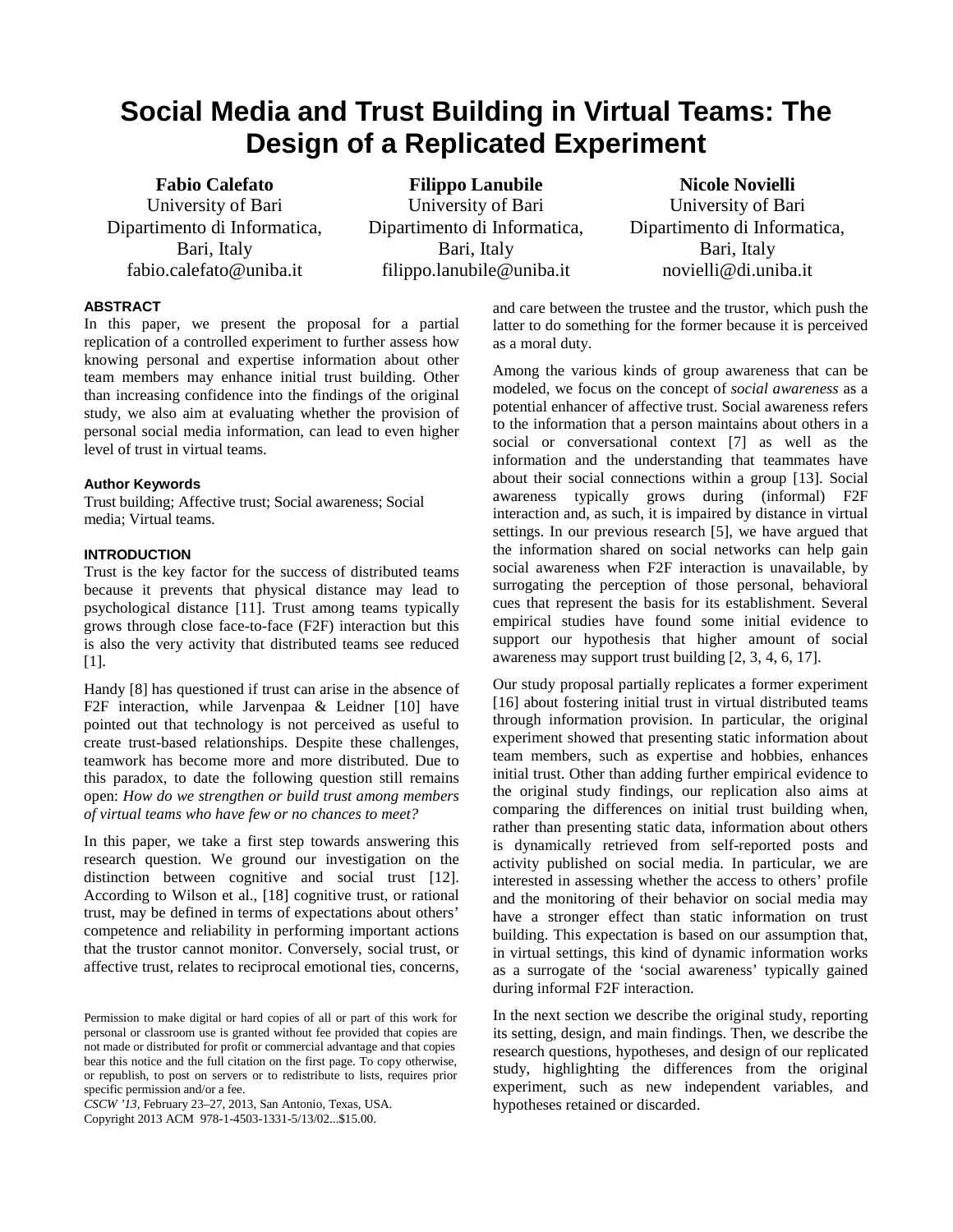### **THE ORIGINAL STUDY**

The original study [\[16\]](#page-2-14) aimed at understanding how initial trust in virtual teams may be enhanced by information provision. In particular, the study was designed to investigate how initial trust builds on first impression. The experiment involved 36 students, equally distributed by gender. Each participant took part in a simulation of the starting stage of a project, composed by two main tasks: brainstorming for idea generation and subsequent idea evaluation. Each participant was requested to interact with a remote partner in order to produce innovative ideas and then, select the most original and feasible ones. All interactions were performed using a web-based interface without any F2F communication.

To foster initial trust in participants, different information about the remote team member were provided. The information elements provided were able to affect trust in terms of either cognitive- or affect-based trust building.

The original study followed a 2 (gender) x 2 (idea generation and idea evaluation) x 2 (topics of brainstorming) x 3 (information element conditions N, P, and E) design. In N condition, no information was provided. Under conditions P and E, personal and professional expertise information was provided, respectively, under the general hypothesis that personal information would have enhanced the affective trust. Conversely, expertise information was hypothesized to have a higher impact on cognitive trust.

The main findings of the study show that the more the information provided, the higher the level of initial trust established. With respect to specific tasks, knowing professional information induces higher overall trust (both cognitive and affective) during the idea generation session. On the contrary, during idea evaluation, personal information leads to higher affective trust while professional information affects more cognitive trust. This is probably due to the perception of the evaluation task as an activity highly related to professional experience rather than to creativity. In fact, expertise information has been observed to lead people to adopt a more critical attitude towards their own evaluation criteria.

#### **REPLICATION**

The original study has two main research goals: first, determining how knowing personal and expertise information of other team members affects initial trust in a distributed environment; second, determining how trust influences the two tasks of idea generation and evaluation.

As regards the second goal of the original study, it is not of interest for our research. Besides, the authors failed to find general support for the related hypotheses, which were therefore discarded in our partial replication. As regards the first goal, instead, in our replication we retain the same hypotheses on the role of information provision, here merged for the sake of readability:

*H1 (originally H1a+H3a): Knowing personal information of an individual leads to higher affective trust during both the idea generation and the idea evaluation distributed sessions.*

*H2 (originally H1b+H3b): Knowing expertise information of an individual leads to higher cognitive trust during both the idea generation and the idea evaluation distributed sessions.*

In our replication we also want to analyze the role of social awareness in affective trust building. Thus, we add the following research hypothesis:

### *H3: Social awareness enhances affective trust in virtual teams.*

Our assumption is that social media surrogates social awareness in virtual settings. Hence, H3 can be verified by determining if the provision of personal information and activity, dynamically retrieved from social media, may enhance initial affective trust in virtual teams. In the original study, instead, subjects could only access others' personal information through static profile pages. Therefore, H3 is reformulated as follows:

# *H3': The provision of personal information and activity of an individual retrieved from social media leads to higher affective trust than static personal information provision.*

Thus, if H3' is confirmed, we will be able to confirm our idea that social awareness gained through social media can be effectively used to strengthen affective trust in virtual teams.

| Idea Generation (IG) $\&$ Idea Evaluation (IE) |  |   |                       |  |  |                       |   |   |                       |  |  |
|------------------------------------------------|--|---|-----------------------|--|--|-----------------------|---|---|-----------------------|--|--|
| Male                                           |  |   |                       |  |  | Female                |   |   |                       |  |  |
| Topic $A \Rightarrow$                          |  |   | Topic $B \Rightarrow$ |  |  | Topic $A \Rightarrow$ |   |   | Topic $B \Rightarrow$ |  |  |
| Topic B                                        |  |   | Topic A               |  |  | Topic B               |   |   | Topic A               |  |  |
| <b>SN</b>                                      |  | Е | SN                    |  |  | SN.                   | P | E | SΝ                    |  |  |

**Table 1. Replicated study design**

Analogously to the former study, the replication will follow a 2 (gender) x 2 (idea generation and idea evaluation) x 2 (topics of brainstorming A and B) x 3 (information element conditions) design (see Table 1). The only difference we plan to introduce relates to the information provision conditions. Since one of the main finding of the original study was that "providing any information is better than providing no information at all", we will replace the no information condition (N) with the Social Network-based provision of personal information (SN). In the SN condition, subjects will be able to access both the other party information on the profile (static information analogous to the information provision in the original study) and status updates as well as any shared audiovisual content (information derived from the behavior). Instead, conditions P (personal static information) and E (expertise information) will be maintained.